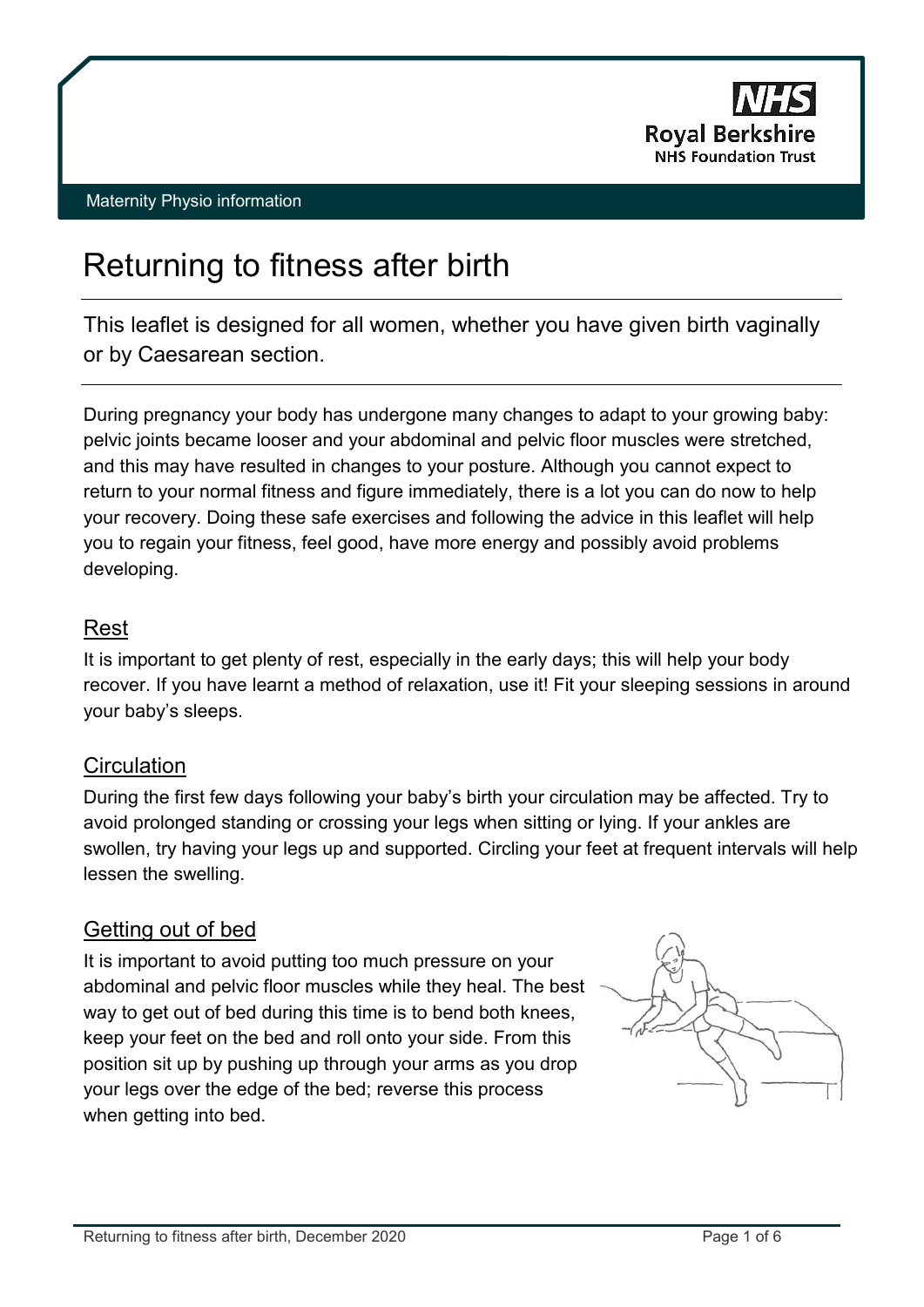## Pelvic floor muscles

These are the sling of muscles that lie underneath the bladder and bowels which, when contracted, tighten around the back, vaginal and urethral passages. They support the internal organs and help control the bladder and bowels.

During pregnancy and vaginal delivery these muscles are put under considerable strain. Even if you have stitches in your perineum (the area between your vagina and anus) and/or haemorrhoids (piles) you should still start practising these exercises on day one. If you have a catheter in, then wait until



the catheter has been taken out and you have passed a normal volume of urine before starting these exercises.

Gentle rhythmic tightening and relaxing of these muscles will help to ease pain and swelling.

## Exercise 1 'Slow ones' (these also help with urge incontinence and urgency)

- You should begin exercising your pelvic floor lying on your back with knees bent and feet flat on the bed.
- Tighten the back passage as if trying to hold in wind and then bring this contraction forward as if trying to stop urine.
- Do not use your tummy or bottom muscles when doing this exercise. You should not see any external movement.
- Aim to hold this contraction for 3-5 seconds. Build up strength within your pelvic floor until you can hold for 10 seconds.
- Keep breathing throughout and then relax your pelvic floor for at least 6 seconds in between each contraction.

## Exercise 2 'Quick ones' (these can also help with stress incontinence)

- You should begin exercising your pelvic floor lying on your back with knees bent and feet flat on the bed.
- Tighten the back passage as if trying to hold in wind and then bring this contraction forward as if trying to stop urine.
- Do not use your tummy or bottom muscles when doing this exercise. You should not see any external movement.
- Hold for 1 second and relax for 1 second. Repeating 10 times.

Try to build these exercises into your routine, for example, while feeding or changing your baby. Try to use these muscles to support you by tightening them before you cough, sneeze, lift baby, or stand from sitting - this is a habit for life.

\*\* Repeat each exercise (slow and fast) 10 times, 3-4 times a day.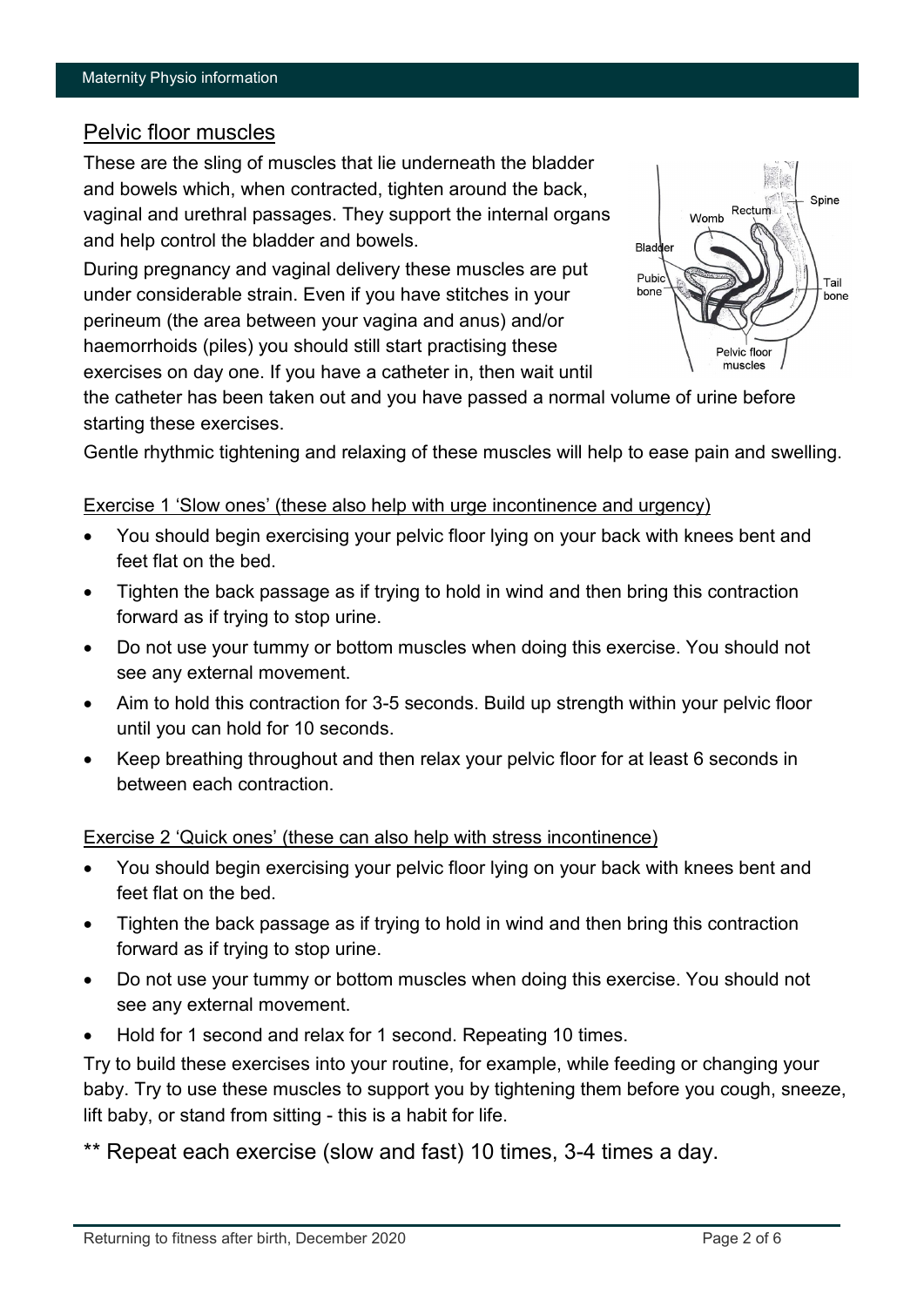# Further hints

- Make sure you have passed urine within 6 hours of your baby's birth or of your catheter being taken out. If you have not passed urine, inform your midwife.
- Supporting your perineum/stitches with a pad or toilet paper will ease discomfort when you open your bowels.
- Avoid constipation! Drink at least 3-4 pints of water per day and have plenty of fibre in your diet.
- Practising the pelvic floor exercises in a warm bath may ease any discomfort.
- Crushed ice or frozen peas wrapped in a damp paper towel and applied to the perineum for about 10 minutes may ease swelling and bruising – but do not sit on your ice pack.

# Abdominal muscles

The abdominal muscles form a corset that helps to support your back. These muscles are stretched during pregnancy and therefore are weakened. It is important not to try to do strong exercises until you have good control as this may strain your back. These exercises will help strengthen your abdominal muscles and prevent or relieve backache.

All exercises should be repeated up to 10 times with a short rest between each exercise, 3 times a day.

# Exercise 1 (Core exercise)

- Start lying down with knees bent and feet resting on the bed. Take a breath in, and then as you breathe out gently draw your lower abdomen in towards your spine.
- Try to hold this while continuing to breathe, and then relax.
- Try to increase the hold until you can hold for the count of 10 and repeat 10 times;
- Always draw these muscles in to support you when you are doing any abdominal exercises and in any activity involving your back e.g. lifting anything, including your baby; rising from sitting; getting out of bed; and bending over. This is another good habit for life.

## Exercise 2 (Pelvic tilting)

- Start lying down with knees bent and feet resting on the bed, draw in your lower abdomen, as in exercise 1.
- At the same time tuck your tailbone under, flattening the curve of your lower back.
- Keep breathing while holding this position for a few moments and then relax.
- This exercise can be done at any time and is also very good for easing an aching back.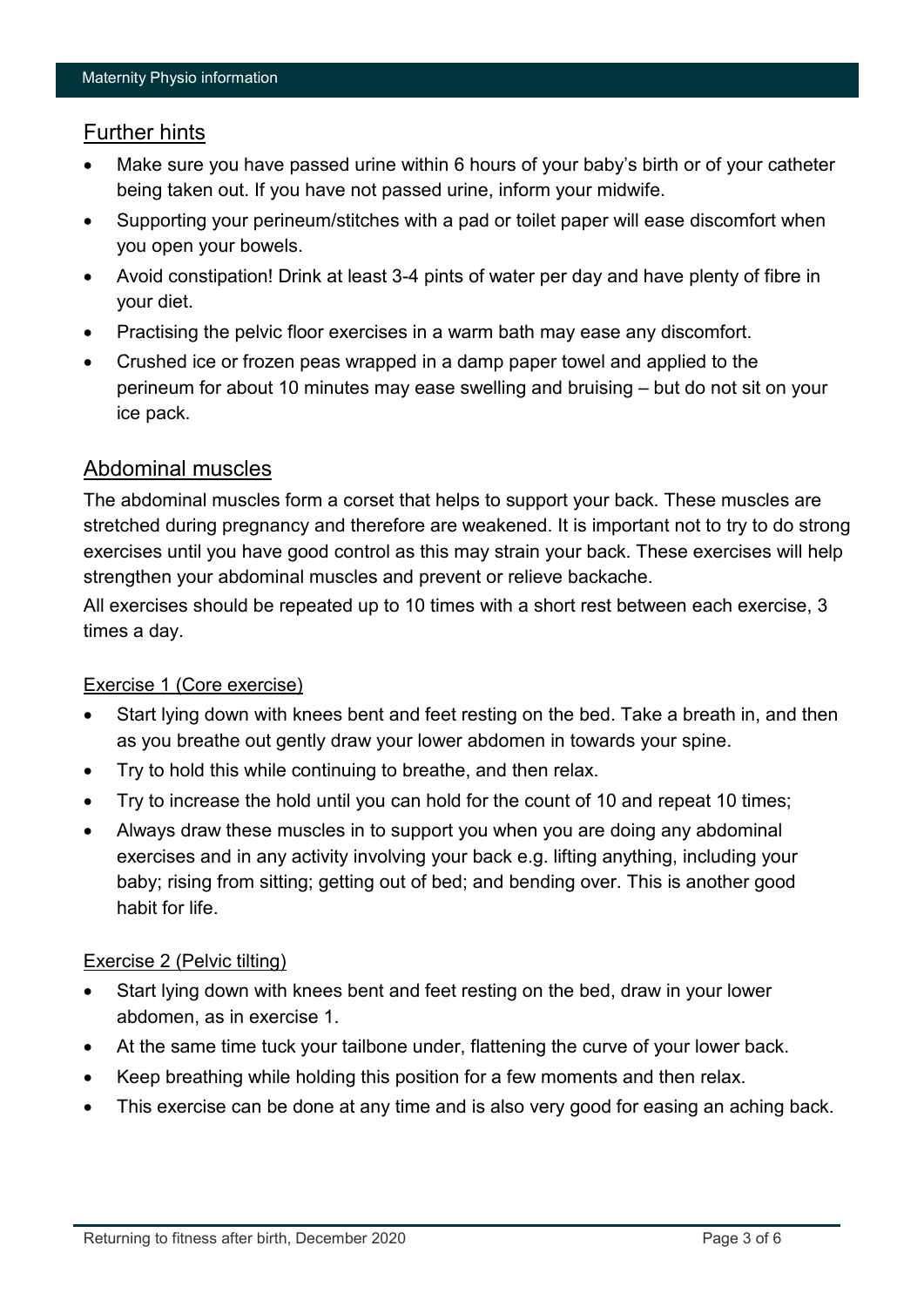## Exercise 3 (Knee rolling)

- Start lying down with knees bent and feet resting on the bed, draw in your lower abdomen, as in exercise 1.
- Slowly lower both knees to one side and continue to breathe whilst doing this.
- Bring your knees back to the middle and relax.
- Draw your abdomen in and repeat this time taking your knees to the other side.
- This exercise can also help relieve wind following a Caesarean.

#### Exercise 4

(Do not do this exercise if you notice any bulging of your abdominal muscle, just do exercises 1-3 until you are able to do this exercise without your abdomen bulging)



- Draw in your lower abdomen as in exercise 1 and hold it in while continuing to breathe.
- Reach your hands towards your feet, lifting your head just off the pillow to look at your knees.
- Hold the position for 2-4 seconds.
- Your abdomen should remain flat throughout this exercise and you should continue to breathe.
- Lower your head back to the pillow and relax.

These exercises will help strengthen your abdominals and correct any gapping in the front of the abdominal muscles.

- **Do not** lift both legs up straight at the same time when lying on your back.
- **Do not** do sit ups from lying flat on your back.

## Exercising after birth

It is important to return to exercise gradually; it should be enjoyable! Walking is an excellent way to exercise, as is swimming, which can be started when the vaginal loss has finished and stitches have healed. Ask at your local leisure centre about aqua natal or postnatal exercise classes; these types of classes are suitable from six weeks after the birth, but always listen to your body and take rests when required. Remember the hormones of pregnancy remain for up to 6 months after the birth, therefore it is important not to start impact activity, such as jogging and aerobics, too soon. Yoga and Pilates may be an early alternative.

You may want to wear an abdominal support during activities for the first 6 weeks.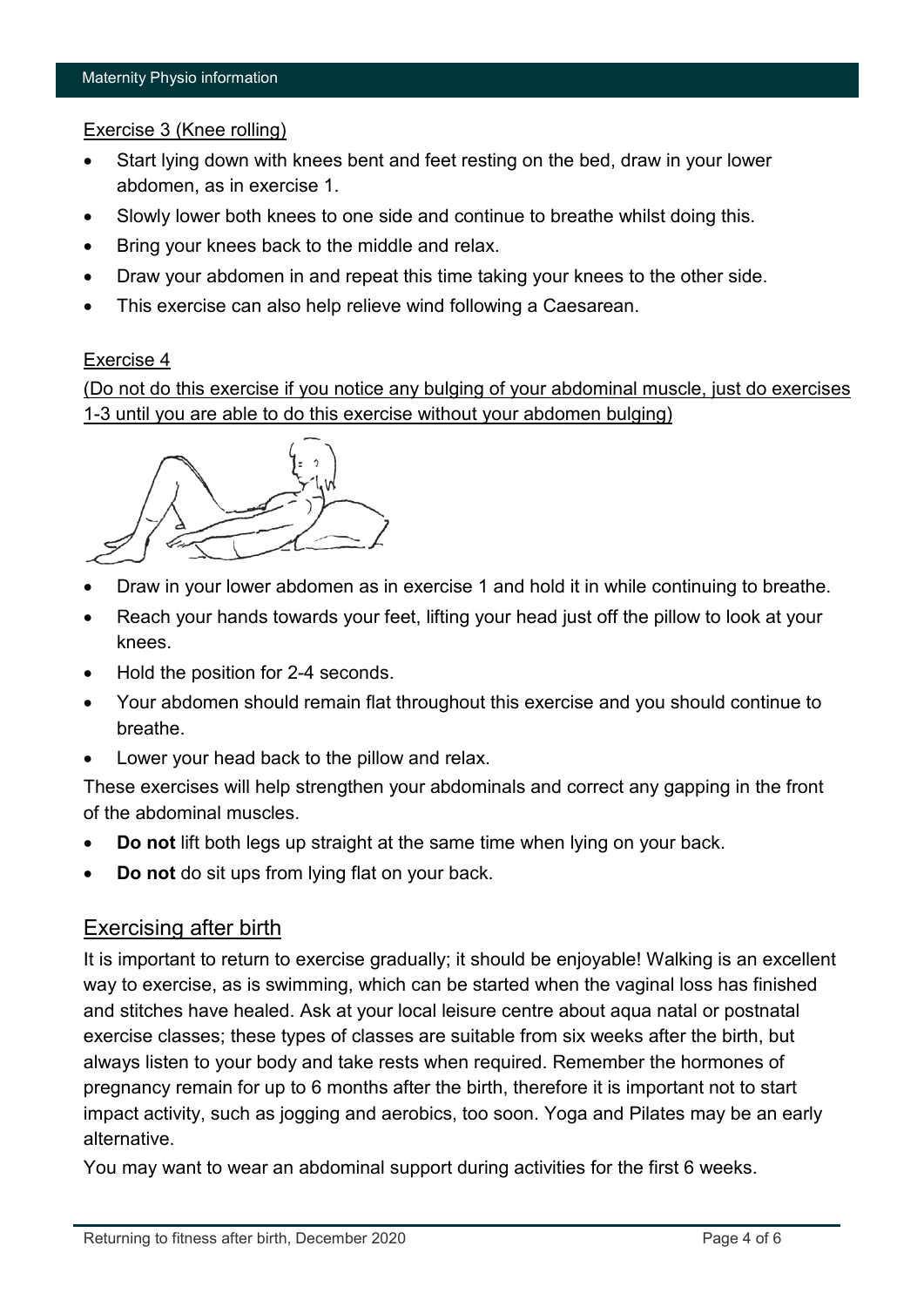# Back care

It will be three to five months before your pelvic joints are completely restored to their prepregnancy state and during this time your back remains vulnerable to strain.

To help look after your back try to ensure you:

- Sit right back in your chair so your back is supported and with your feet flat on the ground, especially when feeding your baby. Sitting on the edge of the bed is not a good position.
- Having a pillow on your lap when feeding will bring baby up to you so that you do not have to lean down and strain your back.



- Avoid twisting movements.
- Sit, stand and walk tall.
- Make sure when you are changing baby, baby is at a height that is comfortable for you, try to avoid stooping.
- Bend your knees not your back when lifting. Remember to draw in your pelvic floor and lower abdominals to avoid straining your back. When lifting hold what you are lifting in front and close to you, not on one hip. You may find it helpful to use a baby carrier or sling to hold and support baby in a centred position if you find you are holding them on your hip or to the side.

# Caesarean birth

All the above advice applies to you, however having had an abdominal operation your return to fitness will be slower. Do not expect too much of yourself too soon. There are several layers of stitches inside your abdomen that should not be put under strain, so listen to your body and gradually increase your activities as you feel able. The following extra advice may be of help.

- Take pain relief regularly as long as necessary you will feel better and be able to move more easily.
- If you need to cough, sneeze, etc. in the early days, bend your knees or lean forward and hold your scar.
- Exercises 1, 2 and 3 can be started from day 1.
- When you get home: you should make the most of all available help. Do nothing strenuous during the first 4-6 weeks after the operation, then gradually increase your activity and work load over the next 4-6 weeks. Avoid activities that may cause strain such as prolonged standing, vacuuming or carrying a large amount of wet washing.
- Try to let your baby be the heaviest weight you lift for the first few weeks; if you have a toddler encourage him/her to climb up to you.
- Do not drive for a month. When you do feel fit to drive sit in a stationary car and test your ability to use all the controls. Go for a trial drive with another driver.